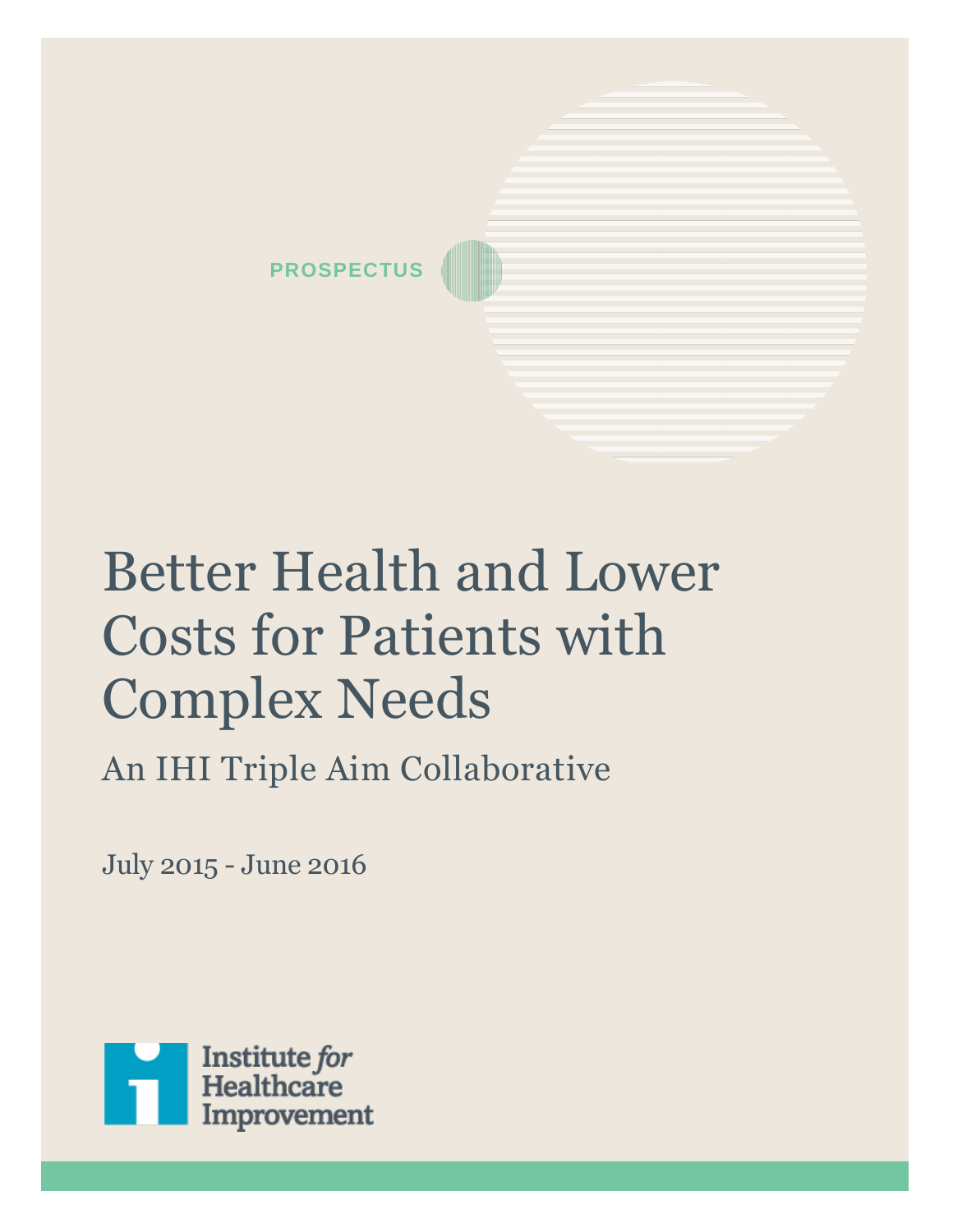## **Contents**

| <b>Executive Summary</b>                       | 3               |
|------------------------------------------------|-----------------|
| <b>Why Participate?</b>                        | 5               |
| <b>Who Should Participate?</b>                 | $\sqrt{5}$      |
| Approach                                       | $\,6$           |
| System of Measurement                          | $\bf 8$         |
| <b>Learning Activities</b>                     | 9               |
| <b>Expectations of the Participating Sites</b> | 11              |
| To Enroll                                      | 12 <sub>2</sub> |
| To Learn More                                  | 12              |
| Appendix                                       | 13              |
| References                                     | 15              |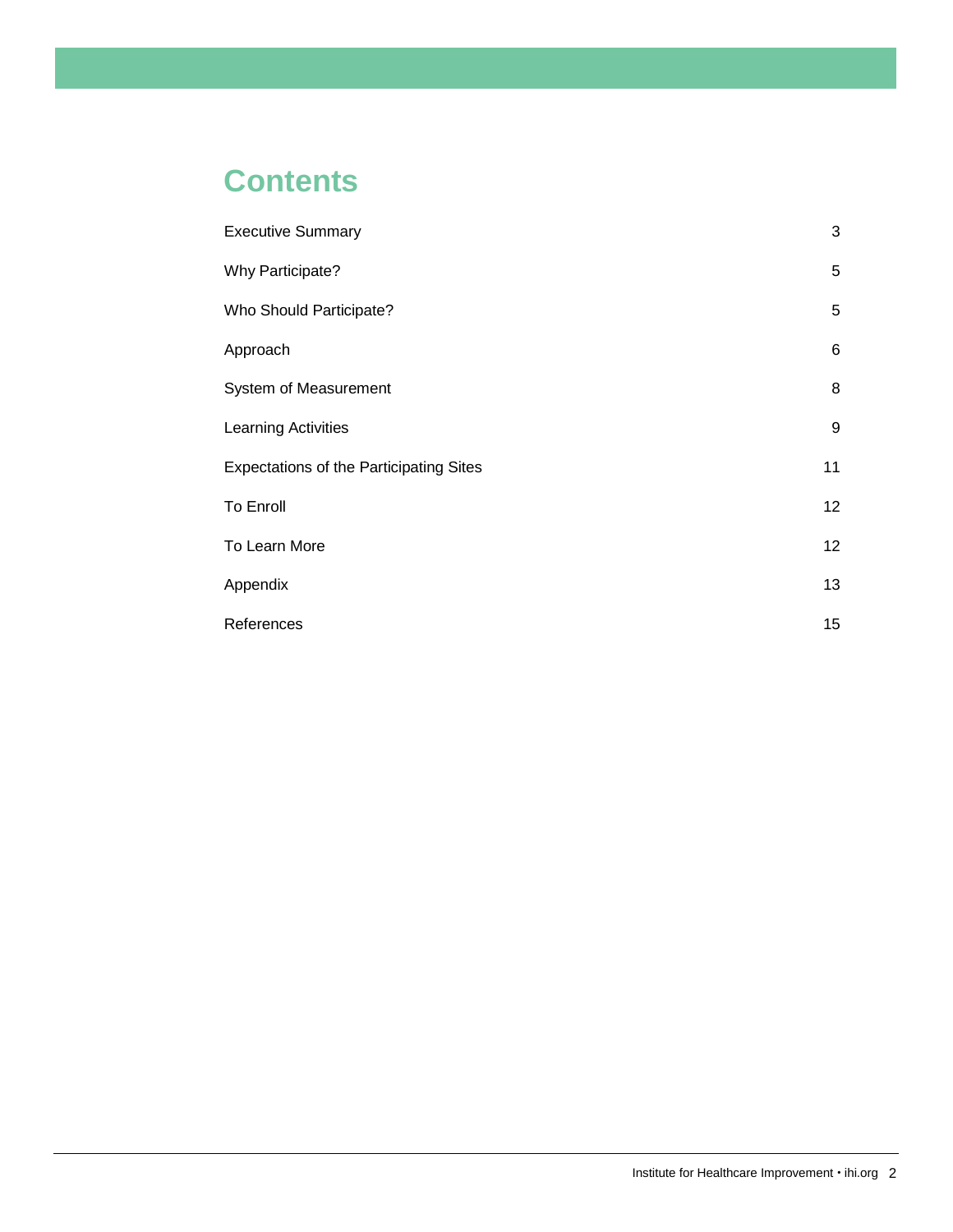# <span id="page-2-0"></span>**Executive Summary**

#### **Overview**

To accelerate the improvement of care for complex and high-cost patients, IHI invites you to join *Better Health and Lower Costs for Patients with Complex Needs (BHLC)*, an IHI Collaborative beginning July 2015. This initiative will help you plan and implement comprehensive care designs that serve the needs of your most complex, high-risk, and costly patients, resulting in better health outcomes, a better care experience, and lower total cost. Whether your organization has already established a program or is just starting this work, our goal is to help you make a positive and sustainable difference for this population.

This second year for the BHLC Collaborative will have two tracks. Organizations can customize participation by engaging in one or both tracks according to what will support their work. Here is a description of the two tracks:

**Foundations of Care Redesign:** The focus of this track will be to move through a well-tested process to design services to impact outcomes and costs for individuals with complex needs within each organization's unique context. Teams will be supported in robust, iterative learning about their complex population, testing of interventions that are necessary to reduce high utilization and improve outcomes, and the development of a care model to deliver necessary services. Using IHI's improvement methods, teams will learn on a small scale to develop confidence that the care model is likely to impact outcomes and costs before devoting significant resources to scaling it up. The development 0f measurement and robust learning systems is a key aspect of the Foundations of Care Redesign track.

The goals of the Foundations of Care Redesign track within 12 months are as follows:

- Identify a specific high-risk population that will be the focus of your work;
- Deeply understand the assets and needs of your target population to inform the services needed to improve outcomes;
- Develop and execute new care designs to test for impact and cost savings;
- Increase the scale and reach of successful care designs, and learn what is needed for operational and financially sustainable programs; and
- Establish process and outcome measures to track health, patient experience, and cost savings using available data.

Participation in this track is best suited for organizations that are in the process of developing and testing care models to impact their target complex populations before committing resources to scale up the program to serve more individuals. In addition, organizations that have existing care designs and wish to further refine their models for greater impact can use the methods in this track. New members of teams that participated in the first year of this Collaborative will also benefit from this track.

**Scale-up and Sustainability:** The focus of this track will be on supporting teams to expand existing care models so that they are able to serve more individuals who need the enhanced care until all indviduals who need the care are reached. A focus on deep and iterative learning to ensure operational and financial sustainability and continued impact on outcomes and costs will drive this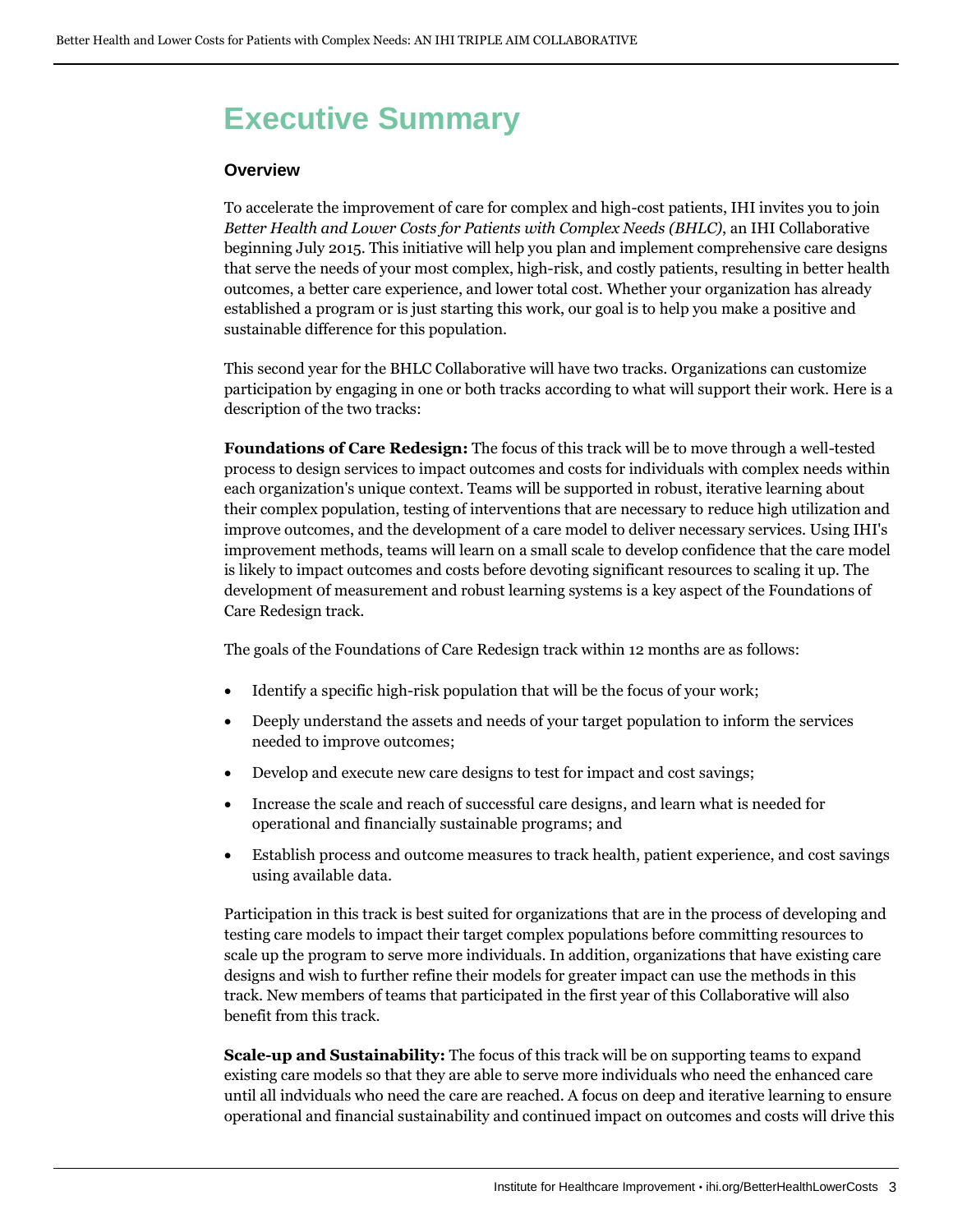track. This track is for organizations that have a care model in place and some degree of confidence that the model will improve outcomes at lower costs for their target population. Case-based learning from the teams in the Collaborative and real-time coaching of teams on calls and will characterize this track. Monthly webinars will be team driven, as teams share aspects of their care model and their efforts to reach scale. Faculty will offer real-time coaching to foster progress and resolve challenges.

The goals of the Scale-up and Sustainability Track within 12 months are as follows:

- Achieve scale-up of enhanced care designs and approach full scale, i.e., reach all individuals who would benefit from the care model;
- Develop reliable work processes to support effective delivery of enhanced care to the target population at scale;
- Develop robust learning systems during scale-up to support operationally and financially sustainable enhanced care programs for the target population; and
- Demonstrate positive outcomes in at least two of the three prongs of the Triple Aim: health outcomes, patient experience, and costs.

#### **Timeline**

*Better Health and Lower Costs for Patients with Complex Needs* will begin in July 2015 and will last 12 months. Participants will build and use a robust infrastructure for measurement and improvement, whether they are new to this work or focused on scale-up.

**July through August 2015:** Teams continuing in the BHLC Collaborative from year 1 will be supported in doing a "mid-action review." The goals of the mid-action review will be to assess progress from year 1, identify strengths and gaps, and develop goals and an action plan for year 2. IHI will offer a structured assessment tool to suppport this work. Each continuing team will have individual team calls with IHI faculty to support this process.

New teams and new team members will prepare for the work of the BHLC Collaborative by focusing on the following activities: set-up, prework, and learning about the Triple Aim framework under which this work resides. Structured prework guidance will be provided and a series of calls will support the new team preparation.

**September 2015 through June 2016:** Full Collaborative learning activities are described below.

#### **Participation Criteria**

This Collaborative is appropriate for organizations committed to better and more cost-effective care of their most complex and costly populations. Typically, these organizations are physician groups managing risk, integrated health systems, or health plans, but they may also be coalitions of health care providers, health plans, safety net systems, and community partners. Community coalitions seeking to improve the health of their communities and reduce overall health care costs are also appropriate groups to participate.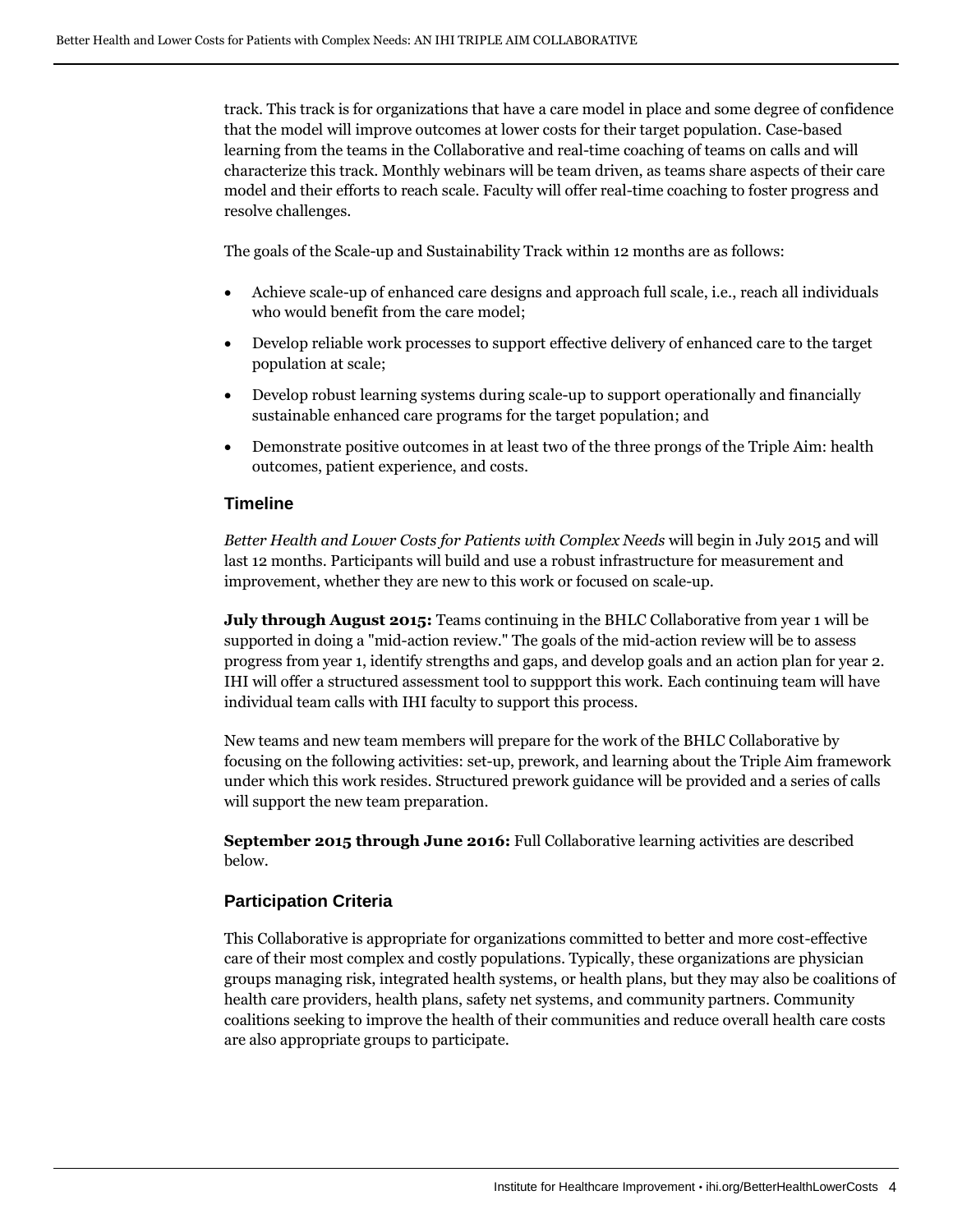#### **Program Fee**

The cost for one year of participation is \$20,000. Interested organizations are encouraged to partner with health care, health plan, and community participants. A limited number of partial scholarships are available for safety-net organizations.

#### **Contact**

For further information, please e-mai[l BetterHealthLowerCosts@ihi.org.](mailto:BetterHealthLowerCosts@ihi.org)

# <span id="page-4-0"></span>**Why Participate?**

Health care organizations across the United States and the world recognize that a small percentage of the population generates a disproportionately large portion of health care costs. In the United States, 5 percent of the patient population generally represents 50 percent of total cost across all payers. This portion of the population is complex and dynamic. These patients may struggle with factors such as chronic physical and mental illness, poverty, and social isolation, and they may move in and out of the high-need category as their circumstances change. High utilization rates coupled with poor outcomes tell us that the standard care system is not working for these individuals. As a result, care of this population is often chaotic, wastes resources, and places significant burdens on patients and staff. Communities are also harmed by ever-rising health care spending as there are fewer resources to devote to other significant needs such as education, job development and training, human services, and infrastructure development, to name a few. The urgency to improve care for these patients is growing as systems in the United States and other countries place more emphasis on care continuity, patient-centeredness, and reducing overall cost.

IHI has been working with more than 180 organizations around the world for a number of years on population management with a focus on improving care, cost, and health for the population of patients with complex needs. Organizations that listen deeply to patients' stories are able to codesign care approaches with patients to boost health and experience while driving down total cost. This work shows that, in many cases, better care designs and greater patient and community engagement can result in financially sustainable programs that improve health outcomes at lower cost.

### <span id="page-4-1"></span>**Who Should Participate?**

Organizations that provide (or plan to provide) care for defined population groups while bearing the financial risk of caring for those groups will benefit from participation in this Collaborative. Typically, participants are health systems, but community organizations working to improve the welfare of a geographically defined population will also benefit. Participants may include the following:

- Integrated systems of health delivery and financing operating anywhere in the world
- Accountable Care Organizations (ACOs) or integrated delivery systems that are pursuing other new payment models
- Physician group ACOs
- Private or public employers seeking better health and value for employees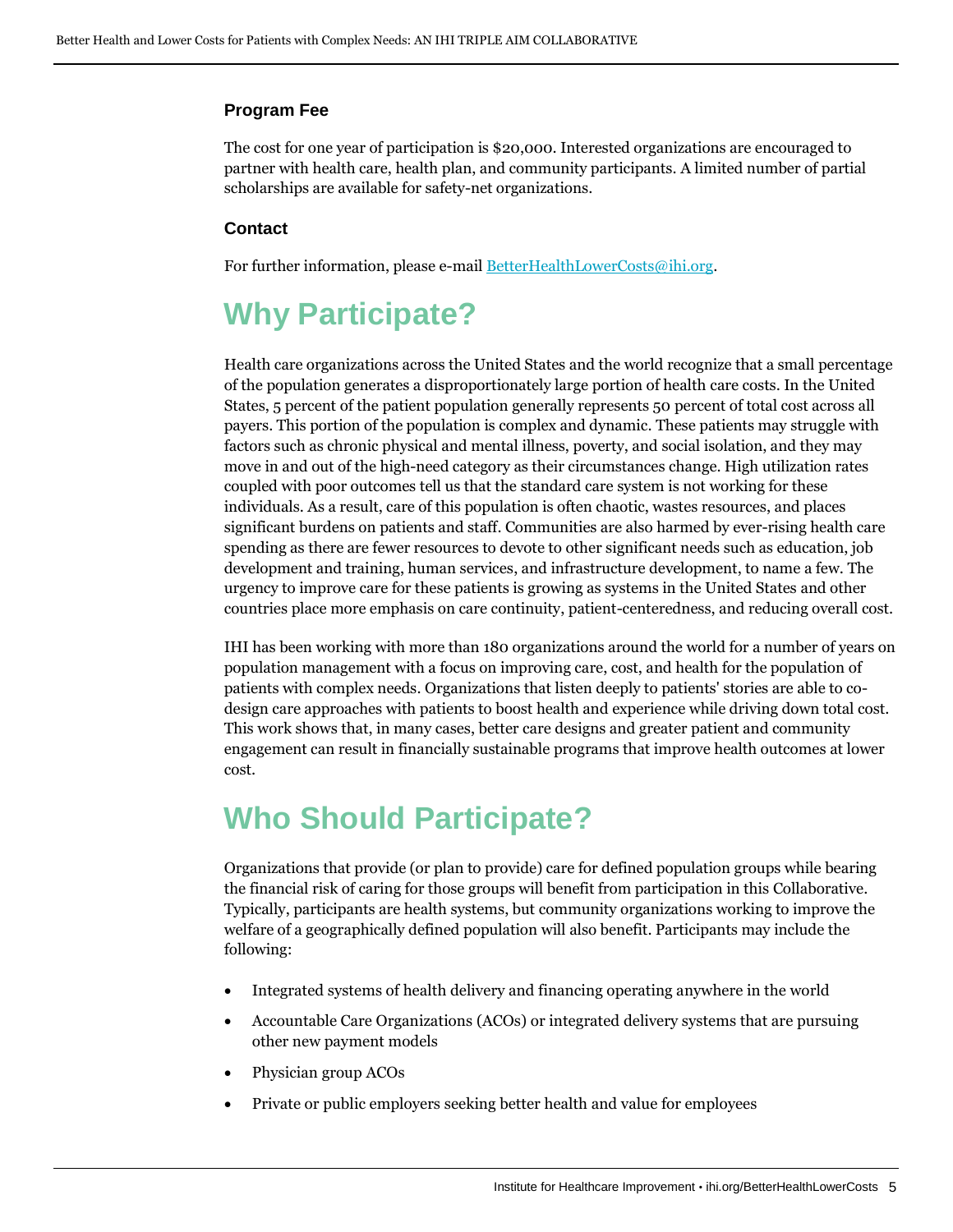- Private or publicly funded health plans committed to improving value
- Organizations embarking on innovative, population-focused designs
- Safety-net health care systems facing rising demand and flat budgets
- Regional coalitions collaborating on a community-wide health issue or working to ensure access for all while controlling costs
- Public health departments or social agencies focused on populations with complex health issues
- <span id="page-5-0"></span> Primary care or multi-specialty physician groups interested in risk sharing and cost savings arrangements

### **Approach**

*Better Health and Lower Costs for Patients with Complex Needs* is based upon the framework of the IHI Triple Aim and incorporates key lessons from over eight years of intensive work in this area [\(http://www.ihi.org/Engage/Initiatives/TripleAim/Pages/default.asp\)](http://www.ihi.org/Engage/Initiatives/TripleAim/Pages/default.asp). The diagram below depicts the framework that participants will use to develop new models of care for their complex populations. Organizations participating in the Collaborative will ideally seek to manage this sequence of steps—needs assessment, service design, and delivery of services at scale—in coordination with a broad set of stakeholders and community resources to produce improved outcomes at a population level. IHI calls these coordinating organizations "integrators."

# **Managing Services for a Population**

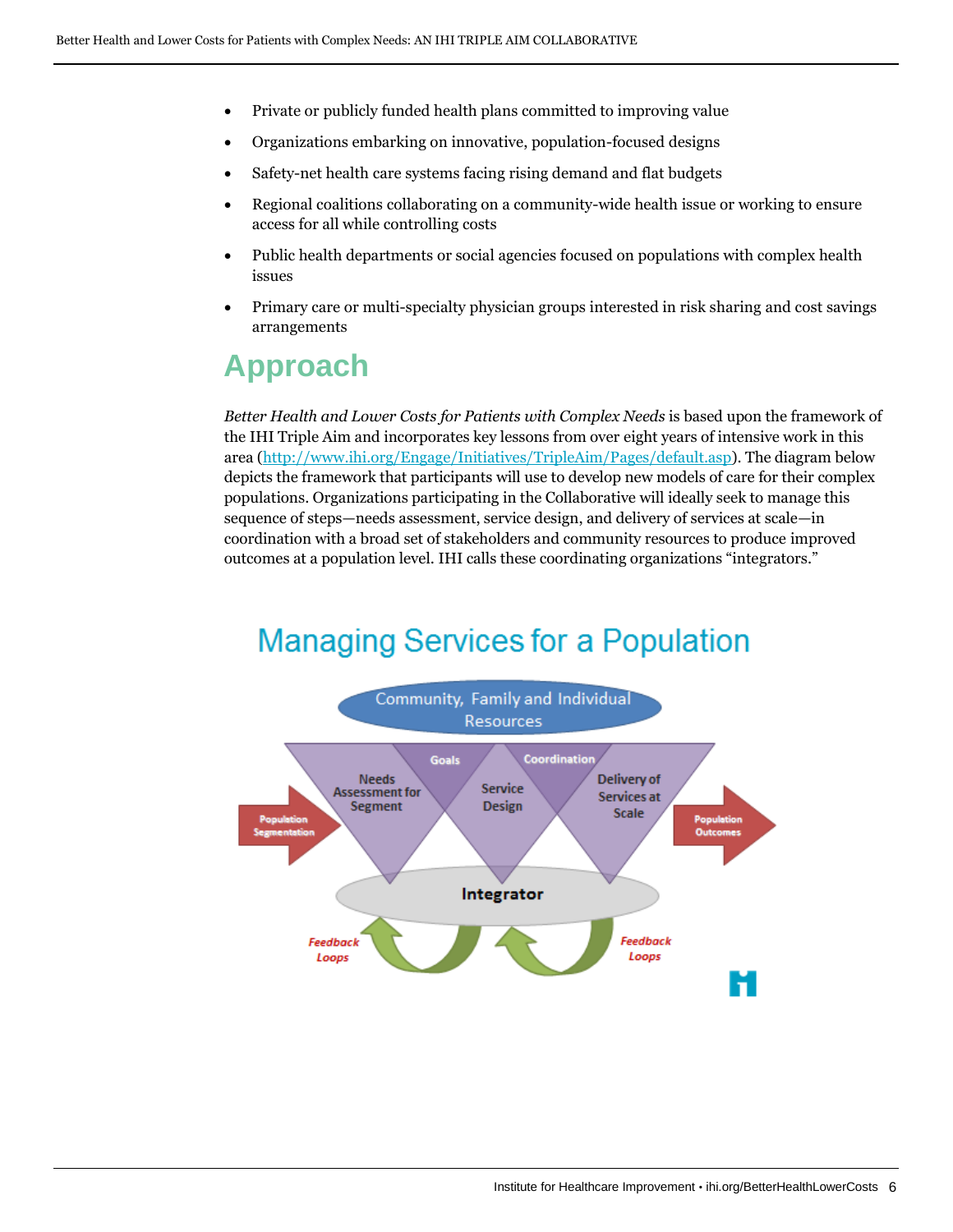#### **Population Identification and Segmentation**

Many patients who generate very high costs in a given year are experiencing temporary crises that will be resolved in a short period of time. Others, however, may have complex needs over an extended time. This Collaborative will focus on the latter group. IHI recommends using a blend of methods to identify the persistently high-risk segment of the population, including reviewing past utilization and cost data, engaging with front-line providers to gather qualitative information about high-risk patients, and engaging in direct dialogue with individual patients with complex ongoing needs.

#### **Strengths and Needs Assessment**

After teams select a segment of their population with complex and costly needs, they will assess the specific strengths and needs of this segment. For example, a team focusing on a "tri-morbid" population—that is, a population coping with mental health issues, chronic physical illness, and substance abuse—would account for all three areas of need, coping strategies, and existing supports in their assessment. The function of the assessment is to clearly articulate the goals in caring for this population and to begin to outline key community partners who will be integral to fostering better health and cost outcomes.

#### **Service Design**

This phase focuses on the actual design of care for the population of focus. It includes all relevant stakeholders and addresses the needs and goals articulated in the previous phase. In some cases, teams will discover that new services need to be created. However, teams often find that many or most of the right services already exist in some form in their organization or community, but that these services are not well integrated or available at the necessary scale. Similarly, teams learn from patients why certain interventions are not impactful, and are able to co-design new approaches that are more likely to succeed. At a high level, this phase will help teams address system-level challenges related to mobilizing the support of leadership, using reliability science, promoting effective teamwork across care settings, employing human-centered care designs, and developing an understanding of the social determinants of health.

#### **Delivery of New Services at Scale**

Once teams understand their population's needs and redesign services, their next challenge is to find a way to deliver these services efficiently to all individuals in the population. Many failures occur when organizations attempt to jump directly from a successful pilot to full-scale implementation. IHI recommends increasing the scale of testing and learning in fivefold (5x) increments (e.g., 5 patients to 25 patients to 125 patients and so forth). This enables teams to discover and address previously unknown system constraints; it also allows teams to spot opportunities for efficiency. The Foundations of Care Redesign track will help teams design an impactful care model to scale up, and the Scale-up and Sustainability track will help teams learn their way to delivering the successful and sustainable care model to all those in their population who will benefit from it.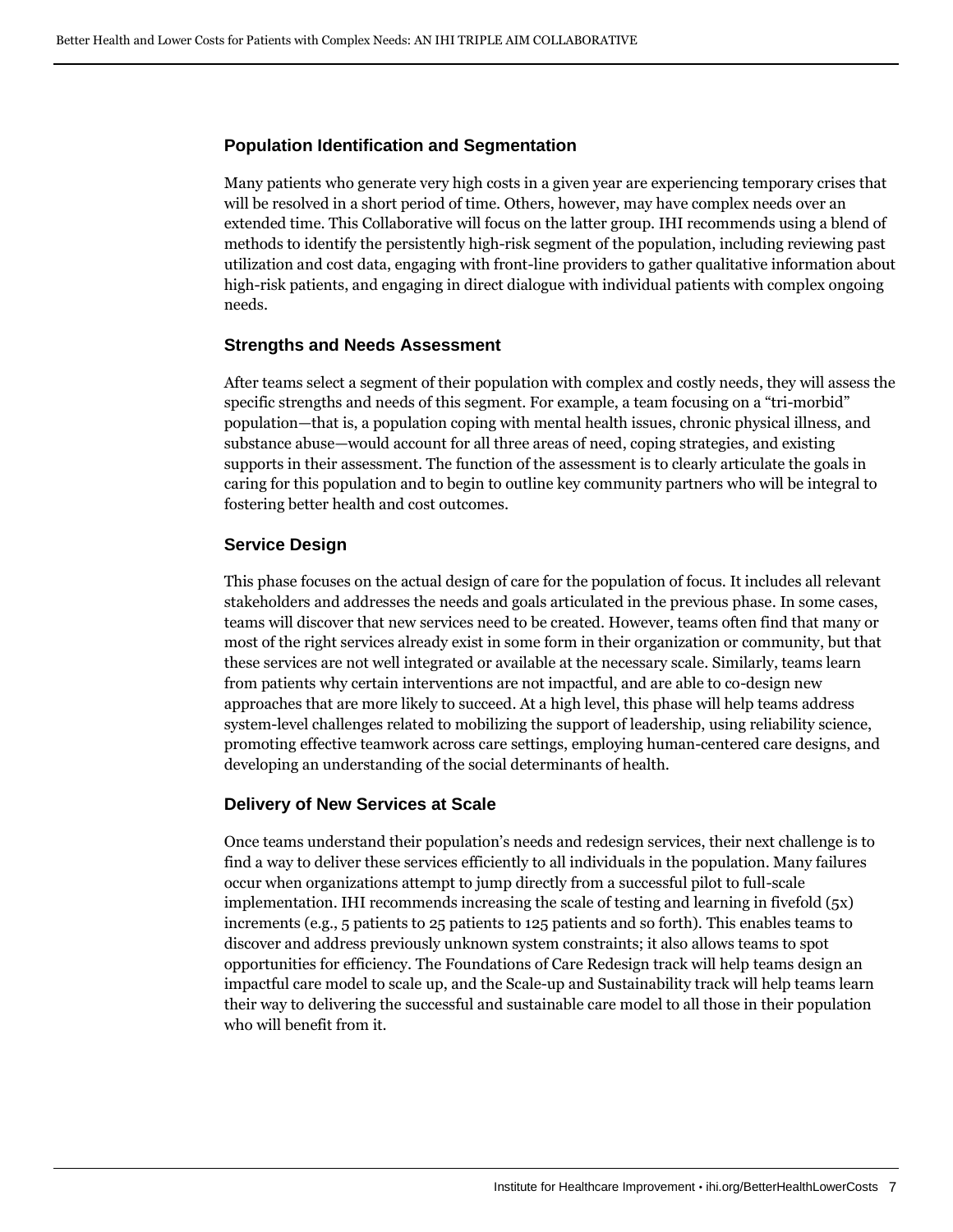#### **Expanding Capabilities of "Integrator" Organizations**

In addition to developing new care designs for the chosen complex population, teams will learn ways to coordinate the efforts of many stakeholders who are working together to improve outcomes for their population. For instance, participants will learn to build and support effective multi-disciplinary and multi-stakeholder teams.

Project leaders for BHLC teams will be supported in their development as a leader of improvement through a series of calls focused on leading improvement with other BHLC team leaders. The goal of these calls is to support the development of leadership, management, and project implementation skills among change leaders. In addition, BHLC team leaders have ready access to IHI staff to talk through issues and challenges.

## <span id="page-7-0"></span>**System of Measurement**

Participants in the Collaborative will develop measures of outcomes at the population level related to care, health, and cost. Sample measures are shown below. A more detailed description of measurement strategies for the IHI Triple Aim is available on the IHI website. 1

| <b>Component</b>          | <b>Measures</b>                                                                                                                                                          |
|---------------------------|--------------------------------------------------------------------------------------------------------------------------------------------------------------------------|
| <b>Population Health</b>  | Self-rated health status                                                                                                                                                 |
| Cost                      | Total per capita cost; hospital and emergency department<br>utilization rates                                                                                            |
| <b>Experience of care</b> | Individual perception of experience (survey); control of<br>physiological factors such as blood pressure; readmissions and<br>ambulatory care-sensitive hospitalizations |

Participants will begin the process of developing measures by identifying and exploring currently available data from a range of sources. Next, they will identify appropriate project-level measures for both outcomes (e.g., percent of the population achieving health goals or placed in permanent housing) and processes likely to lead to those outcomes (e.g., number of patients referred to a community health worker or percent of patients screened for depression). The project-level measures will link logically to the care designs being tested and will be used throughout the Collaborative to track progress towards intended outcomes. Participants will gather and display time series data on process and outcome measures and will integrate the data to drive further improvement in care.

The focus for sites scaling up will be on increasing evidence of improvement through measuring the impact the work with complex needs patients has on the outcomes for the total population. The use of comparison groups to increase evidence will also be included.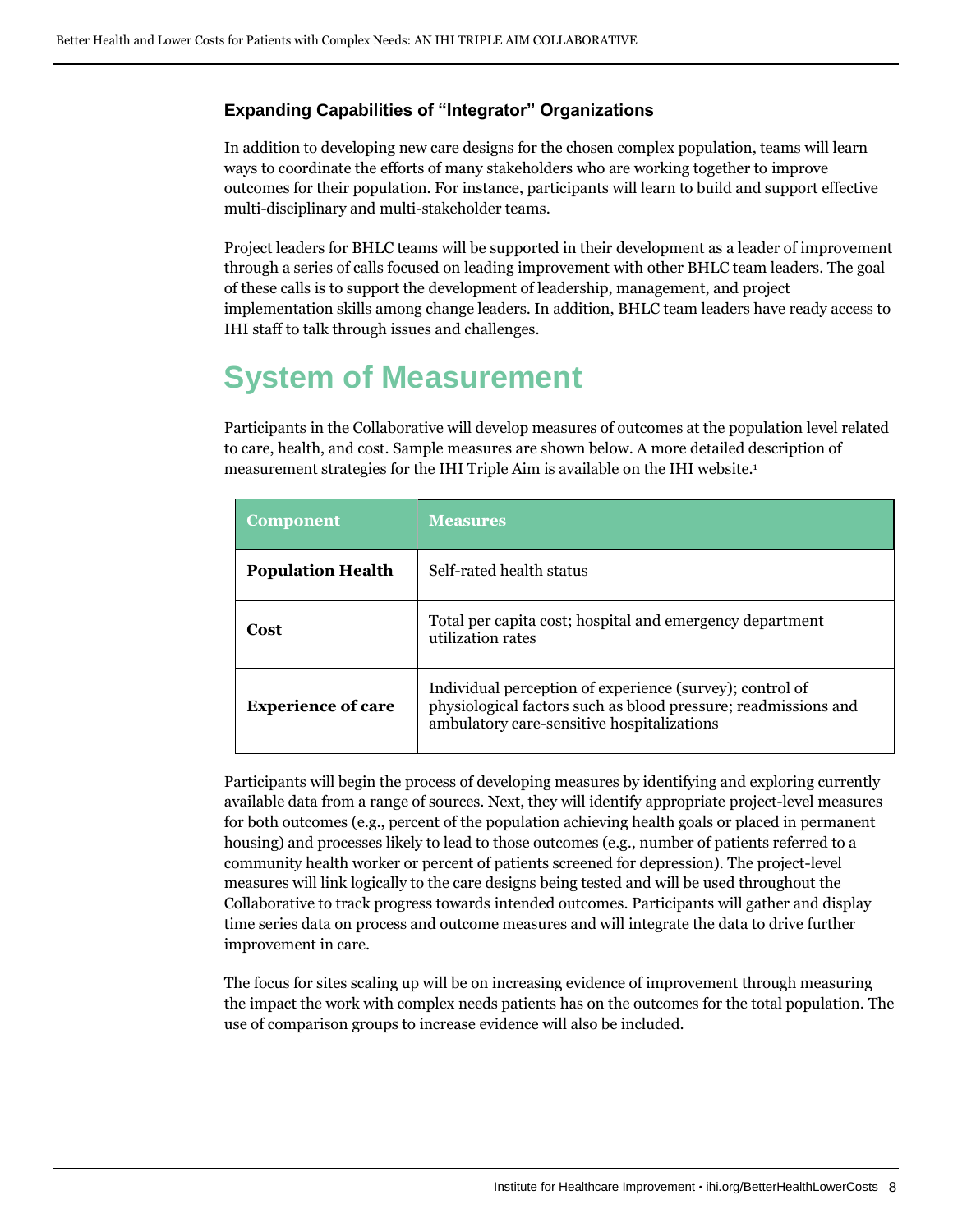# <span id="page-8-0"></span>**Learning Activities**

*Better Health and Lower Costs for Patients with Complex Needs* is patterned on IHI's Breakthrough Series Collaborative Model.<sup>2</sup> Using an "all teach, all learn" philosophy, Collaboratives include pre-work, team coaching, face-to-face meetings, and web-based meetings where teams learn from our expert faculty (see Appendix) and each other. The schedule of activities is below. Some of these activities will focus on topics relevant to all teams, and others will focus on special topics.

#### **2015-2016 Schedule of Activities**

|                                                                                       |          |          |                 |                 |           |          |                  |                 |                 |                 | May 2016  |                 |
|---------------------------------------------------------------------------------------|----------|----------|-----------------|-----------------|-----------|----------|------------------|-----------------|-----------------|-----------------|-----------|-----------------|
|                                                                                       | Jul 2015 | Aug 2015 | <b>Sep 2015</b> | <b>Oct 2015</b> | Nov 2015  | Dec 2015 | Jan 20 <u>16</u> | <b>Feb 2016</b> | <b>Mar 2016</b> | <b>Apr</b> 2016 |           | <b>Jun 2016</b> |
| <b>Mid-Action</b><br><b>Review for teams</b><br>continuing from<br><b>BHLC</b> Year 1 |          |          |                 |                 |           |          |                  |                 |                 |                 |           |                 |
| <b>Getting Started</b><br><b>Prework Calls</b>                                        |          |          |                 |                 |           |          |                  |                 |                 |                 |           |                 |
| <b>Building</b><br><b>Infrastructure</b><br><b>Call Series</b>                        |          |          |                 |                 |           |          |                  |                 |                 |                 |           |                 |
| Collaborative<br><b>Kick-Off</b>                                                      |          |          |                 |                 |           |          |                  |                 |                 |                 |           |                 |
| Scale-up and<br>Sustainability<br><b>Track</b>                                        |          |          |                 |                 |           |          |                  |                 |                 |                 |           |                 |
| <b>Foundations of</b><br><b>Care Redesign</b><br><b>Track</b>                         |          |          |                 |                 |           | ▲        | ●                |                 |                 |                 |           |                 |
| <b>Measurement</b><br>Calls                                                           |          |          |                 |                 | $\bullet$ |          |                  |                 |                 |                 | $\bullet$ |                 |
| <b>BHLC Project</b><br><b>Leaders Calls</b>                                           |          |          |                 |                 |           |          |                  |                 |                 |                 |           |                 |
| Learning<br><b>Sessions</b>                                                           |          |          |                 |                 | ●         |          |                  |                 |                 |                 |           |                 |
| <b>Action Periods</b>                                                                 |          |          |                 |                 |           |          |                  |                 |                 |                 |           |                 |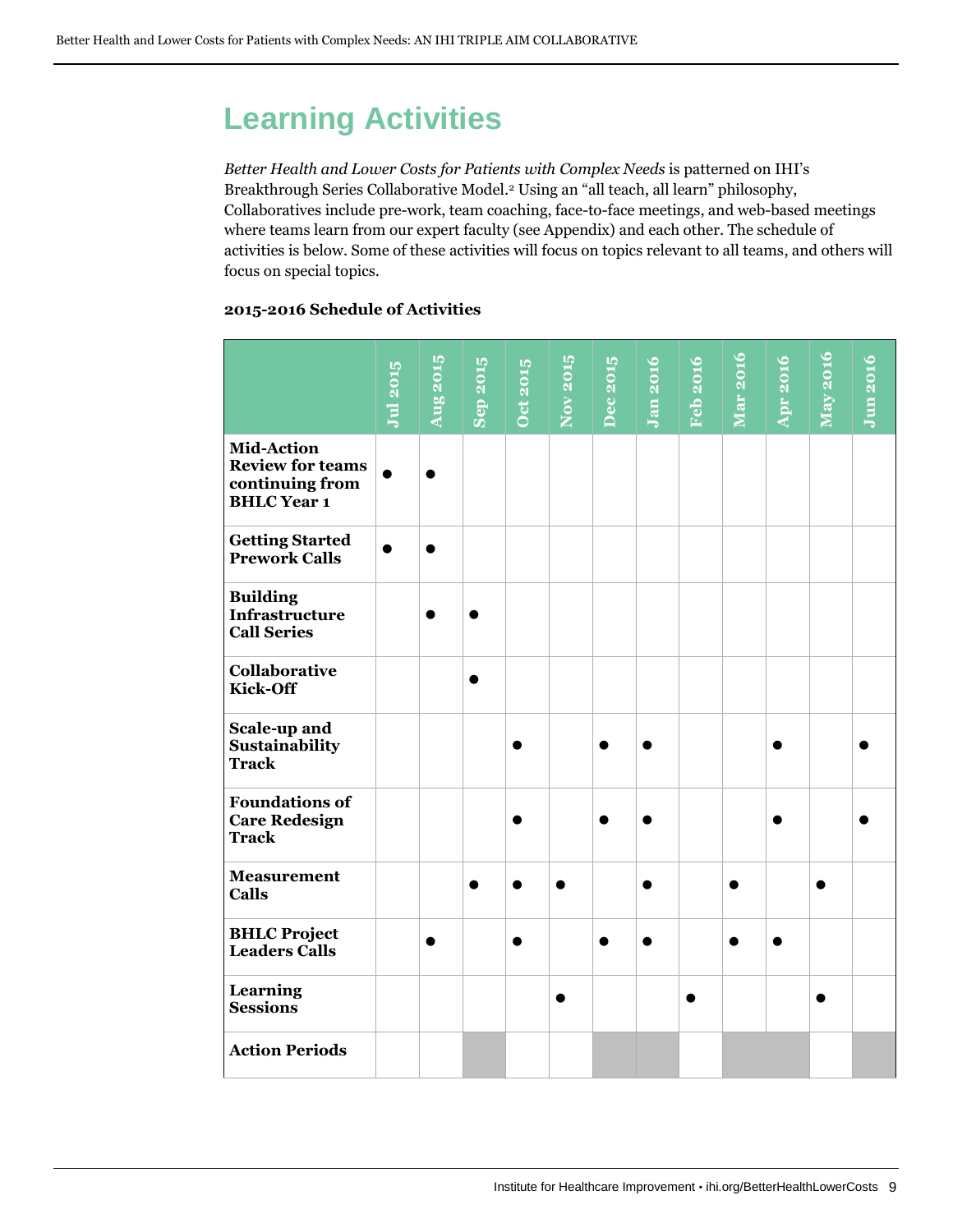- **Mid-Action Reviews for teams continuing from BHLC Year 1:** Teams continuing in the BHLC Collaborative from year 1 will be supported in doing a "mid-action review." The goals of the mid-action review will be to assess progress from year 1, identify strengths and gaps, and develop goals and an action plan for year 2. IHI will offer a structured assessment tool to suppport this work. Each continuing team will have individual team calls with IHI faculty to support this process.
- **Getting Started:** Getting Started activities are for teams new to the BHLC Collaborative, independent of which track(s) they will be engaged with. New team members to teams continuing in the BHLC Collaborative will also benefit. The activities will orient participants to the overall Collaborative activities, faculty and staff, and communication methods. Participants will organize their improvement teams, gather data on potential focus populations, identify data sources and measures, identify partners and assets within their communities, and assess their team's current level of expertise in using improvement methods. During this period, teams will also begin to connect to the learning community and gain access to IHI's Extranet and listserv for participants.
- **Building and Enhancing Infrastructure:** Sites will participate in a series of webinars focused on building the infrastructure necessary to pursue population management and achieve better health outcomes and better patient experience of care at lower costs for this population of focus. Using web-based calls, the IHI faculty will introduce principles and coach teams through a sequence of key activities, including population selection, development of a cogent purpose, team formation, development of a measurement system and a portfolio of projects, and approaches to reducing costs. The infrastructure phase will yield a specific plan for each site that will be the focus of their work for the remainder of the Collaborative.
- **Learning Sessions:** Teams will convene for one in-person and two all-day virtual Learning Sessions. These meetings provide an opportunity for learning, networking, and refinement of action plans. We strongly encourage the participation of two to five members of your team at all three meetings. For those who cannot attend the in-person meeting, there will be an option to participate virtually in selected sessions. Teams will come to Learning Sessions with a summary of their work to date, usually in the form of a storyboard presentation that will be shared with all of the other participants. Learning Sessions will be strucutured with some all-Collaborative content and activities and focused time in each track.
- **Action Periods:** During the action periods between Learning Sessions, all teams will test interventions using rapid Plan-Do-Study-Act (PDSA) cycles to advance their individual program plans. Action periods are devoted to testing new changes and to spreading those that have shown success. The intent is for participants to scale up from smaller to larger populations as quickly as possible. Teams will participate in the all-team calls described below. Teams will report bi-monthly on their activities and measures using a Storyboard format that will build over time. Reporting will include what the team is testing, learning, challenges, and data over time based on their measurement strategy.
- BHLC Webinars:
	- Scale-up and Sustainability Track
	- Foundations of Care Redesign Track
	- BHLC Project Leaders Calls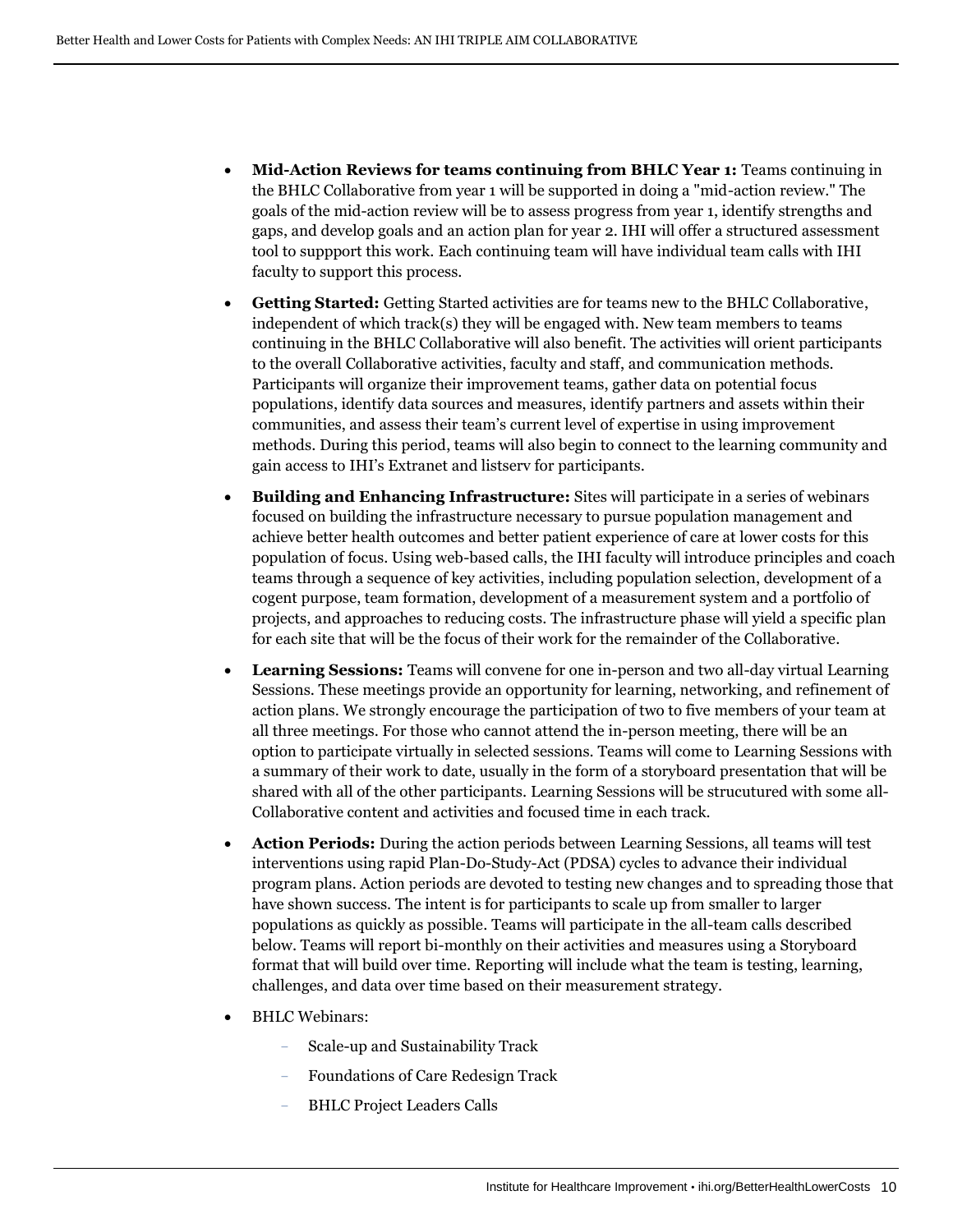- **Special Topics:** In addition to a focus on the BHLC process and Change Package, special topics that support the teams in their work will be built into the call and Learning Session structure. Topics will be chosen based on the needs of the teams. Potential topics include:
	- Trauma-informed care
	- Guiding principles for developing a business case for the enhanced care model
	- Forming successful and strategic partnerships and engage stakeholders
	- Strengthening the leadership/governance structure
	- Palliative care
	- Peer-delivered services
	- Behavioral Health Integration (Mental Health, Substance Abuse)
	- Impacting social determinants of health
- **Links to Other IHI Programming:** As needed, IHI faculty members will refer teams to additional IHI improvement training related to their content focus.

Throughout the Collaborative, participants will have access to:

- Guidance from our expert faculty on the key content and methodologies necessary to design care models that deliver cost savings and higher-quality care. This guidance will be customized to each organization's unique context and population of focus.
- Guidance on testing, implementing, and scaling up new care models, with a focus on achieving financial sustainability.
- Support around measurement strategies and data collection.
- Coaching to build each team's capability to learn what works in its setting, using the methodologies and knowledge in the Collaborative.
- Opportunities to explore additional onsite and virtual coaching services beyond the activities of the Collaborative.
- Expertise of colleague organizations participating in the Collaborative.

# <span id="page-10-0"></span>**Expectations of the Participating Sites**

To succeed in the *Better Health and Lower Costs for Patients with Complex Needs* Collaborative, participating sites will need to exhibit certain characteristics:

- **Senior Leadership Support:** Because of the strategic and challenging nature of improving care, cost, and health for complex populations, participating teams must have the explicit support of their senior leadership, and these leaders must stay actively connected to the team's work. To maximize results, the Collaborative should be a recognized priority supported by each organization's senior leadership and governing board. The IHI team will convene the senior leaders periodically through a series of calls and will dedicate time during Learning Sessions to discuss leadership and governance.
- **Dedicated Project Resources:** The organization's identified senior leader should appoint a high-level project leader to head the Collaborative team. This project leader will oversee the day-to-day activities of the team and needs the time, resources, and accountability to succeed.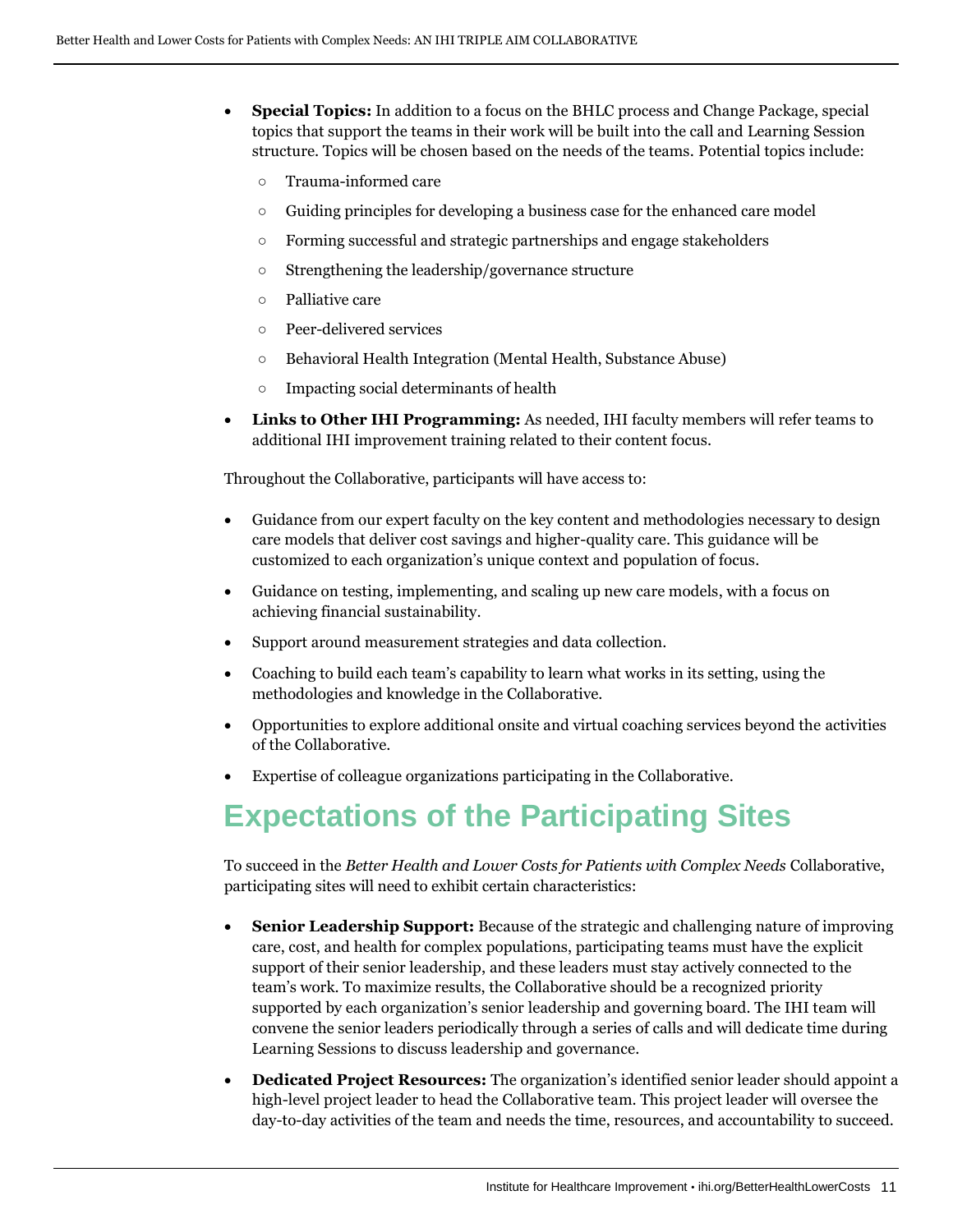Because of the challenges in securing population-level data, we strongly recommend also designating a data and measurement lead. Depending on the scope of the project, we estimate this project leader will need to dedicate 20% to 40% of their time. A multidisciplinary team focused on the activities of the Collaborative generally consists of 6-10 members who may represent a wide range of stakeholders, including clinicians, workers providing wrap-around care to patients, executive leaders, patients, community partners, and payers.

- **Improvement Skills and a Record of Successful Improvement:** Succeeding in this work requires strong improvement capabilities. Successful participants will commit to learning quality improvement methods or already be skilled and agile in using the Model for Improvement or other improvement methods. These include iterative learning through running small tests of change, testing new designs at ever-increasing scale, and implementing change throughout the system or community. IHI has a wide array of programming that can help bolster the improvement skills of team members and community partners.
- **Dedicated Support for Measurement and Data Infrastructure:** Few organizations or coalitions have all the data they need to understand and improve care for their patients with complex needs. In addition to using the data already available, most participants will need to develop new ways to collect and use data, including looking beyond their own data systems to external sources. The IHI team will convene the measurement leads from each team via periodic coaching calls to work through common measurement challenges.
- **Partnering and Inclusion:** Participating organizations will need to reach beyond their usual boundaries to develop multi-stakeholder partnerships. Partnering relationships often include health care organizations and groups such as social service agencies, local governments, public health departments, educational institutions, employers, and other community groups. These partnerships may also include civic, religious, and other non-profit or voluntary organizations focused on improving the health of the community. IHI encourages participating sites to include patient, family, and community representatives as active team members.

# <span id="page-11-0"></span>**To Enroll**

If your system or coalition is interested in enrolling in the *Better Health and Lower Costs for Patients with Complex Needs* Collaborative, please e-mai[l BetterHealthLowerCosts@ihi.org.](mailto:BetterHealthLowerCosts@ihi.org) We welcome new teams to join the Collaborative through August 2015. Teams are encouraged to enroll at least one month prior to the September kick-off to allow sufficient time for onboarding and prework.

# <span id="page-11-1"></span>**To Learn More**

Join an upcoming informational call, led by faculty members Catherine Craig and Cory Sevin, on March 31 from 1:00 PM - 1:45 PM EST. A second informational call will be held on May 12 from 1:00 PM - 1:45 PM EST. Visit [ihi.org/BetterHealthLowerCosts](http://www.ihi.org/Engage/collaboratives/BetterHealthLowerCostsPatientswithComplexNeeds/Pages/default.aspx) or e-mail [BetterHealthLowerCosts@ihi.org](mailto:BetterHealthLowerCosts@ihi.org) for connection details.

IHI faculty members are also available for individual calls with interested organizations. If you would like to set up a conversation with a member of our faculty to talk about this opportunity, please e-mail [BetterHealthLowerCosts@ihi.org.](mailto:BetterHealthLowerCosts@ihi.org)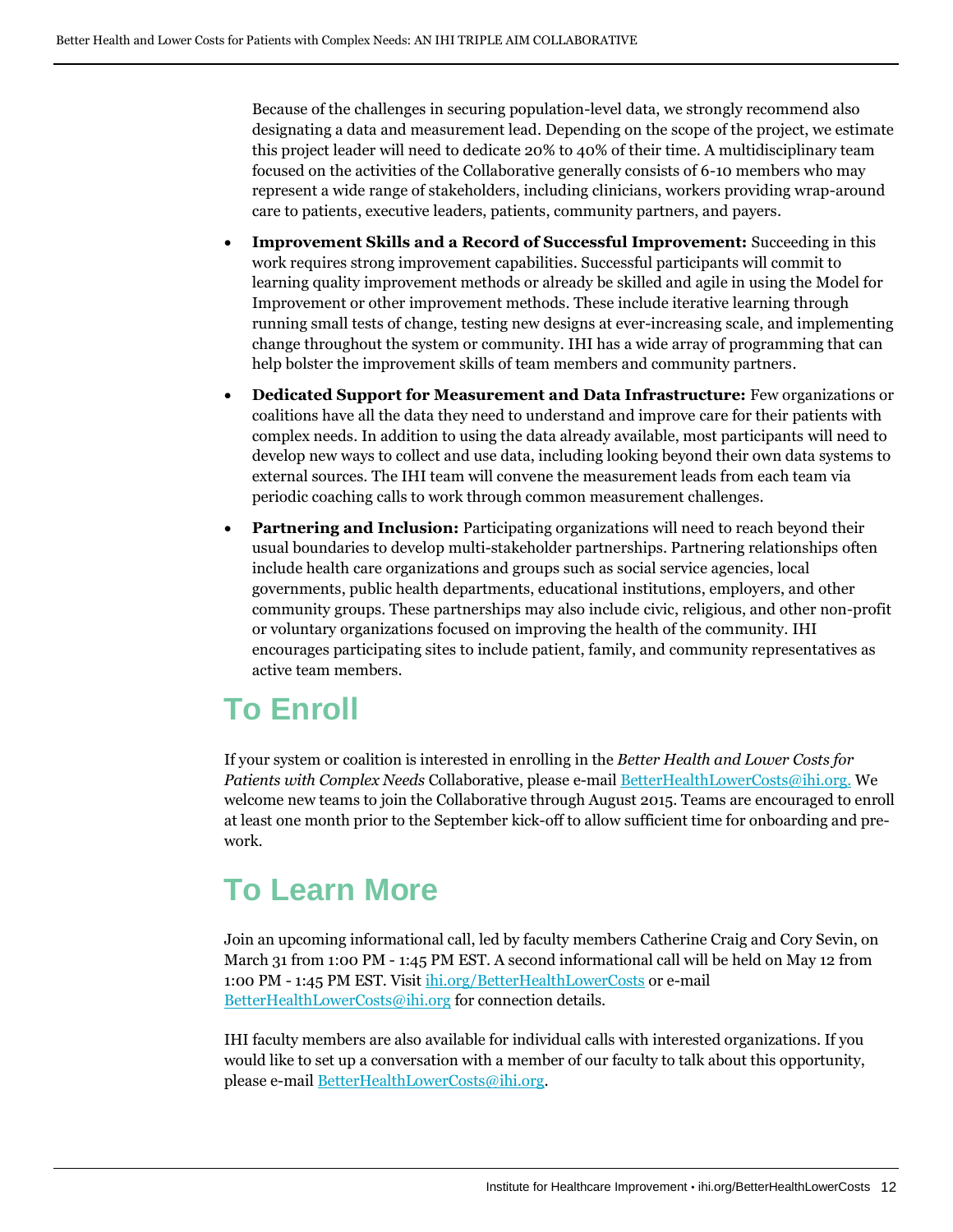# <span id="page-12-0"></span>**Appendix**

#### **Core Faculty**

**Catherine Craig, MPA, MSW**, has more than 15 years of experience in systems change and bridging research and practice. She has been Triple Aim faculty since 2009, and was a founding managing director of Community Solutions, a national nonprofit where she served as the director of healthy communities. Before that, she was a research scientist at the New York City Department of Health and Mental Hygiene, where she designed and led learning Collaboratives to boost mental health outcomes, and a consultant to the Fire Department of New York in its successful effort to boost minority applicants to the firefighting academy. Ms. Craig has deployed her clinical social work skills with diverse populations in inpatient and community settings in the United States and Latin America. She is currently an independent consultant based in France.

**Dr. Alan Glaseroff, MD**, is Co-Director of Stanford Coordinated Care, a service for patients with complex chronic illness. He is a member of the Innovation Brain Trust for the UniteHERE Health and a Clinical Advisor to the PBGH "Intensive Outpatient Care Program" CMMI Innovation Grant that began in July 2012. Dr. Glaseroff served on the NCQA Patient-Centered Medical Home Advisory Committee in 2009-2010, and the "Let's Get Healthy California" expert task force in 2012. He was named the California Family Physician of the Year for 2009. His interests focus on the intersection of the meaning of patient-centered care, patient activation, and the key role of selfmanagement within the context of chronic conditions.

**Ann Lindsay, MD,** is Co-Director of Stanford Coordinated Care (SCC). SCC is capitated for primary care of Stanford employees and adult dependents with complex chronic health conditions. Care is provided through a partnership between patients and families and their multidisciplinary care team including physical therapy, behavioral health, nutrition therapy and clinical pharmacy and primary care. Emphasis is placed on the patient's own goals, care coordination with specialists, and helping patients gain the skills to be healthy with whatever conditions they faced with. SCC has developed a dashboard that pulls from EPIC EHR to risk-assess patients and identify care gaps and a Team Training Center to share the model of care.

Prior to moving to Stanford in 2011, Dr. Lindsay shared a family practice with her husband, Dr. Alan Glaseroff, in rural Northern California for 28 years. During this time she served as County Health Officer for 18 years and was active in the leadership of the California Conference of Local Health Officers in Sacramento. In 2006 she received the Plessner Award from the California Medical Association as the physician who best exemplified the practice and ethics of a rural practitioner.

She currently serves on the Clinical Advisory Committee for the Pacific Business Group on Health CMMI-supported project, Intensive Outpatient Care Program, which seeks to enroll 27,000 patients in three states by 2015. She is a fellow in the California Health Care Foundation Leadership Program.

**Kevin Nolan, Mstat, MA**, is a statistician and consultant at Associates in Process Improvement and a Senior Fellow at IHI. He has focused on developing methods to help organizations accelerate their rate of improvement, both within and outside of the field of health care. He has served on the faculty of various IHI Breakthrough Series Collaboratives and large system spread projects. He has been part of the IHI team for the Triple Aim since 2008. Kevin holds a bachelor's degree in mechanical engineering from The Catholic University of America, a master's degree in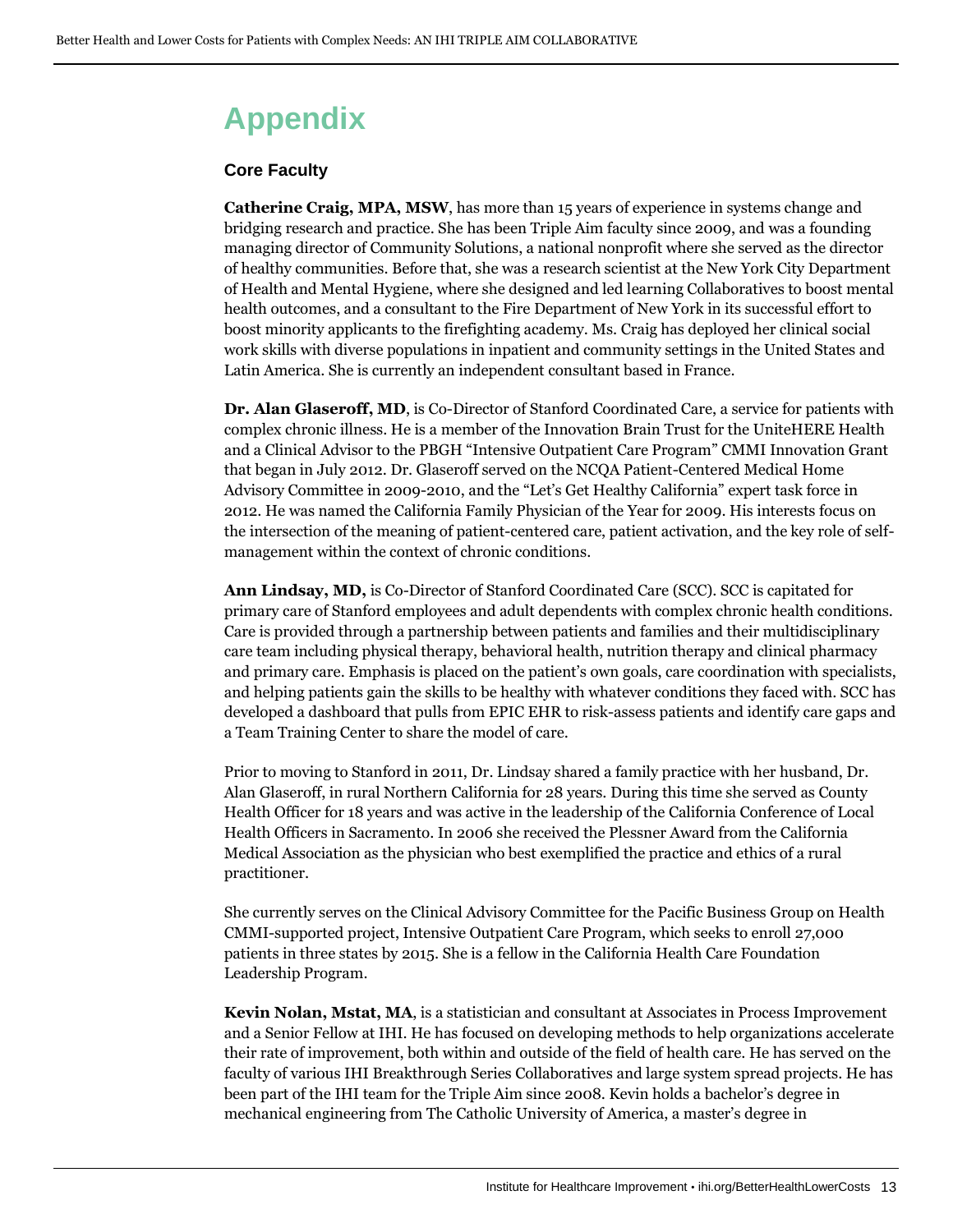measurement from the University of Maryland, and a master's degree in statistics, also from the University of Maryland. He is a co-author of the book The Improvement Guide: A Practical Approach to Improving Organizational Performance and co-editor of the book Spreading Improvement Across Your Healthcare Organization published by Joint Commission Resources.

**Cory B. Sevin, RN, MSN, NP**, a Director at the Institute for Healthcare Improvement (IHI), has worked with both individuals and health care organizations in supporting change for improvement for 30 years, including 20 years as a nurse practitioner working with adolescents and their families in the areas of health risk behavior change as well as with adults with chronic conditions. Ms. Sevin has experience designing healthcare services in a variety of settings including office based, community and home based care. Ms. Sevin is also faculty with the Centre for Collaboration, Motivation and Innovation and is certified in Brief Action Planning.Ms. Sevin led primary care practice transformation as Vice President of Operations at Clinica Campesina Family Health Services prior to coming to IHI.

**Matthew C. Stiefel, MPA, MS,** Senior Director, Center for Population Health, Care Management Institute, Kaiser Permanente (KP), was a 2008-2009 George W. Merck Fellow at the Institute for Healthcare Improvement. He started with KP as a medical economist in KP's program offices before becoming Director of Measurement of the Care Management Institute and then Associate Director. Previously, he held various management positions in KP Northwest, directing planning, marketing, and medical economics. Prior to joining KP, Mr. Stiefel served as a policy analyst on the Carter administration domestic policy staff and in the US Department of Health, Education, and Welfare and as a local health planner in the San Francisco Bay Area. His primary areas of focus include individual health status and population health measurement and improvement.